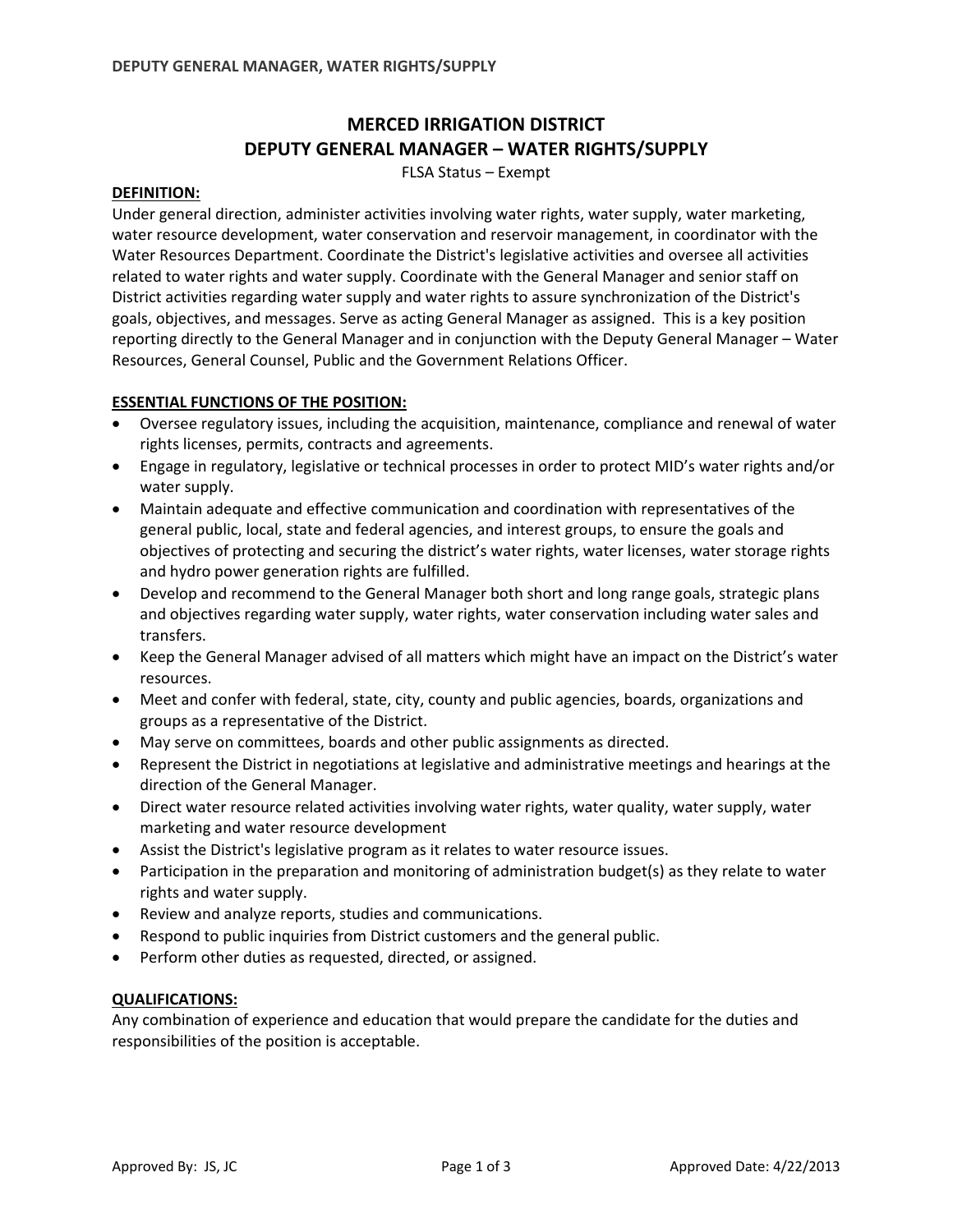## **Education:**

• Bachelor of Science degree from an accredited college or university with major course work in civil or agricultural engineering, Juris Doctor, and/or public administration.

## **Experience:**

• A minimum of ten (10) years of increasingly responsible experience in civil and/or water operations, with five (5) years of management experience in the functional areas mentioned.

# **Ability to:**

- Work closely with and provide policy and other recommendations to the General Manager
- Plan and direct activities related to and regarding, various state, federal and other entity licenses, contracts and agreements as they relate to water rights, water supply
- Analyze documents as they relate to District issues.
- Maintain effective working relations with various governmental agencies, non-governmental organizations, consultants and vendors.
- Handle sensitive and confidential information appropriately.
- Communicate effectively orally and in writing.
- Maintain good relations with news media.

# **Knowledge of:**

- Irrigation district policies and procedures related to water distribution, water quality, laws affecting water distribution and use in California.
- All applicable state and federal water laws, with special emphasis on the State Water Resources Control Board, Regional Water Quality Control Board, California Division of Safety of Dams and the Federal Energy Regulatory Commission.
- State and federal legislative processes.
- California Environmental Quality Act, National Environmental Policy Act, internal functions of water distribution agencies.
- Budgeting and cost control.
- Engineering principles.

## **Necessary Special Requirements:**

- A valid registration as a Civil or Agricultural Engineer in the State of California is desirable but not required.
- Must file a Statement of Economic Interests in compliance with Government Code Section 8100.
- Must complete a two hour Ethics training course every two years in compliance with California AB 1234.
- Must complete two hours of Sexual Harassment training every two years in compliance with California AB 1825.
- A valid California Class C Driver License and the ability to maintain insurability under the District's vehicle insurance program.
- Abide by all District policies, guidelines and rules.

## **ENVIRONMENTAL FACTORS:**

- Exposure to the sun: 10% or less work time spent outside a building and exposed to the sun.
- Irregular or extended work hours: Occasionally required to change working hours or work overtime.
- Work performed in an office environment